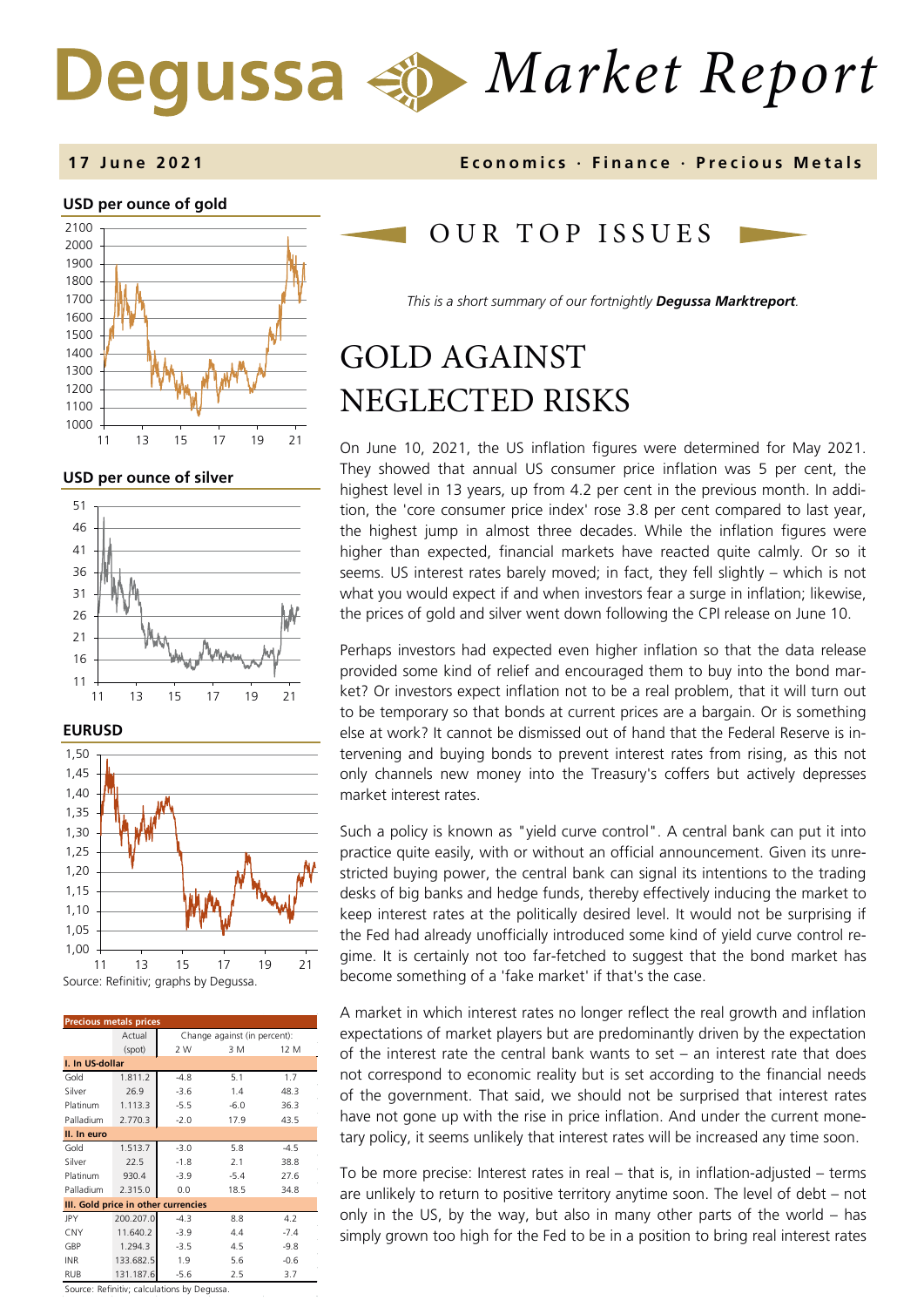**Precious metal prices in the last six years (USD/oz)** 



back up and above the zero line. The Fed may opt for some tapering at some point (thereby allowing long-term yields to rise and the yield curve to steepen somewhat), but it is unlikely that short-term yields will return to 'real' yields again anytime soon.

It is an outlook that does not bode well. Artificially suppressed interest rates, let alone negative real interest rates, cause problems: overconsumption, price misalignments in financial markets, malinvestment, speculative bubbles, overindebtedness, price inflation across the board, you name it. In fact, the current monetary environment – characterised by central banks' chronic money printing and their exceptionally low interest rates policy –is sowing the seeds of the next crisis, whenever it may come, and in whatever form it may present itself.

Holding physical gold is one possibility to counter the unfolding spectrum of risks, or rather, uncertainties. The exchange value of the yellow metal cannot be debased by central banks running the printing presses. Moreover, gold does not carry any counterparty risk; it cannot default. At this point, people might not want to face reality and act accordingly; they may neglect the risks of inflation and payment defaults. This could explain why – from our point of view – the price of gold is still fairly low and offers investors an attractive opportunity to build up, or expand, their gold exposure.

15 16 17 18 19 20 21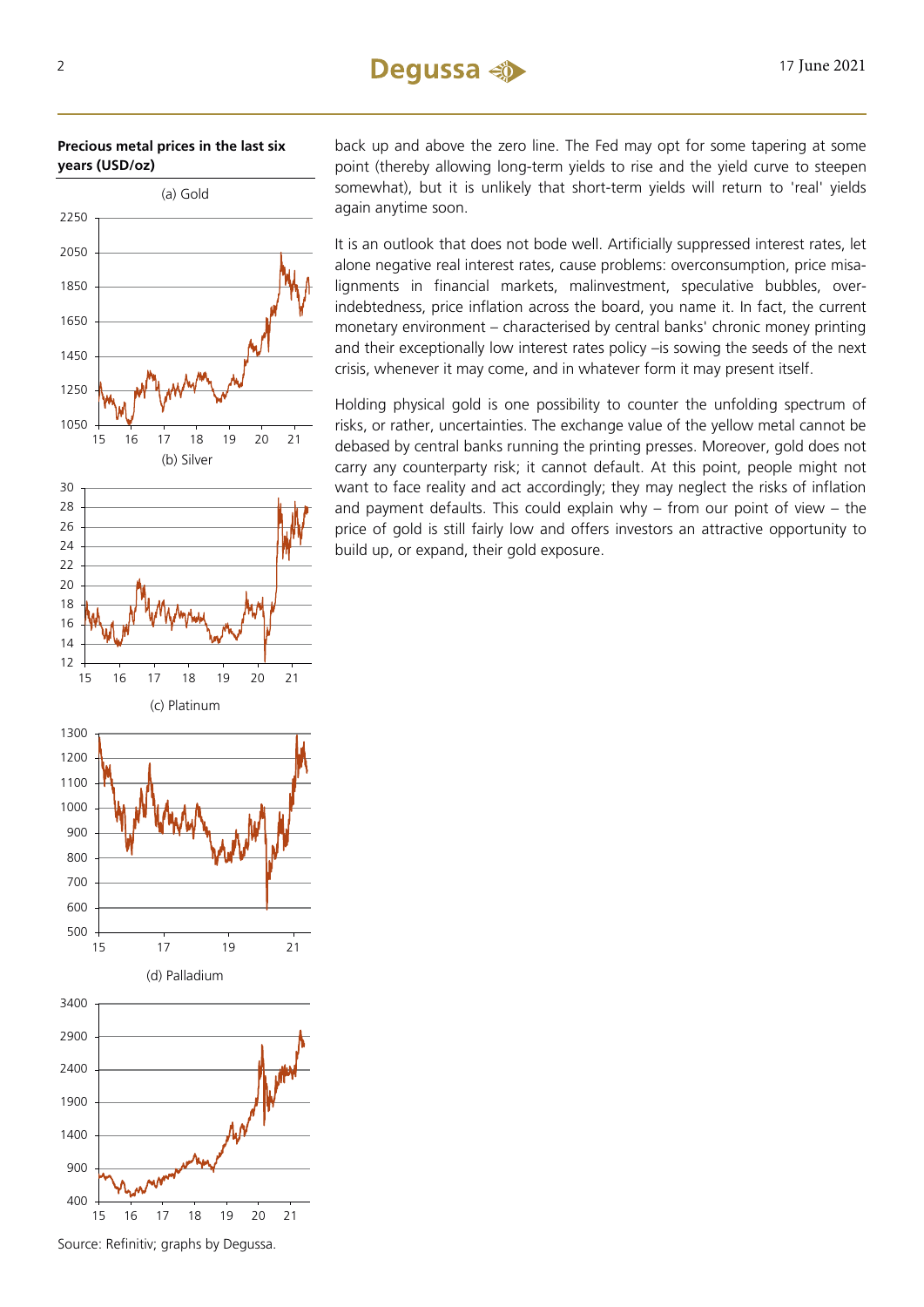# PRECIOUS METALS PRICES

**In US-Dollar per ounce**

|                                     | Gold        |              | <b>Silver</b> |              | Platinum   |              | Palladium   |              |  |
|-------------------------------------|-------------|--------------|---------------|--------------|------------|--------------|-------------|--------------|--|
| I. Actual                           | 1809.2      |              | 26.8          |              | 1112.0     |              | 2766.4      |              |  |
| II. Gliding averages                |             |              |               |              |            |              |             |              |  |
| 10 days                             | 1883.7      |              | 27.9          |              | 1195.8     |              | 2824.2      |              |  |
| 20 days                             |             | 1849.9       |               | 27.5         |            | 1214.2       |             | 2875.9       |  |
| 50 days                             |             | 1789.4       |               | 26.3         |            | 1205.6       |             | 2788.4       |  |
| 100 days                            |             | 1792.2       |               | 26.3         |            | 1184.8       |             | 2578.6       |  |
| 200 days                            | 1842.3      |              | 25.7          |              | 1063.1     |              | 2454.4      |              |  |
| III. Estimates for end 2021<br>2448 |             | 47           |               | 1272         |            | 2710         |             |              |  |
| (1)                                 |             | 35           |               | 75           |            | 14           |             | $-2$         |  |
| <b>Band width</b>                   | Low<br>1750 | High<br>2684 | Low<br>23.0   | High<br>55.1 | Low<br>950 | High<br>1472 | Low<br>2280 | High<br>2910 |  |
| (1)                                 | $-3$        | 48           | $-14$         | 105          | $-15$      | 32           | $-18$       | 5            |  |
| V. Annual averages                  |             |              |               |              |            |              |             |              |  |
| 2017                                | 1253        |              | 17.1          |              | 947        |              | 857         |              |  |
| 2018                                | 1268        |              | 15.8          |              | 880        |              | 1019        |              |  |
| 2019                                | 1382        |              | 16.1          |              | 862        |              | 1511        |              |  |

#### **In Euro per ounce**

|                                            | Gold                |                      |                      | <b>Silver</b>       |                     | <b>Platinum</b>    |                      | Palladium          |  |
|--------------------------------------------|---------------------|----------------------|----------------------|---------------------|---------------------|--------------------|----------------------|--------------------|--|
| I. Actual                                  | 1514.4              |                      | 22.5                 |                     | 930.8               |                    | 2315.5               |                    |  |
| II. Gliding averages                       |                     |                      |                      |                     |                     |                    |                      |                    |  |
| 10 days                                    | 1543.4              |                      | 22.9                 |                     | 979.8               |                    | 2314.1               |                    |  |
| 20 days                                    | 1522.6              |                      | 22.6                 |                     | 999.6               |                    | 2367.7               |                    |  |
| 50 days                                    | 1489.4              |                      | 21.9                 |                     | 1003.8              |                    | 2320.8               |                    |  |
| 100 days                                   |                     | 1488.7               |                      | 21.9                |                     | 984.4              |                      | 2142.3             |  |
| 200 days                                   | 1538.9              |                      | 21.4                 |                     | 887.0               |                    | 2049.3               |                    |  |
| III. Estimates for end 2021<br>(1)         | 2044<br>35          |                      | 39<br>75             |                     | 1062<br>14          |                    | 2263<br>$-2$         |                    |  |
| <b>Band width</b><br>(1)                   | Low<br>1470<br>$-3$ | High<br>2260<br>49   | Low<br>19.0<br>$-15$ | High<br>46.6<br>107 | Low<br>800<br>$-14$ | High<br>1240<br>33 | Low<br>1920<br>$-17$ | High<br>2450<br>6  |  |
| V. Annual averages<br>2017<br>2018<br>2019 |                     | 1116<br>1072<br>1235 |                      | 15<br>13<br>14      |                     | 844<br>743<br>770  |                      | 760<br>863<br>1350 |  |

Source: Refinitiv; calculations and estimates Degussa. Numbers are rounded.

 $(1)$  On the basis of actual prices.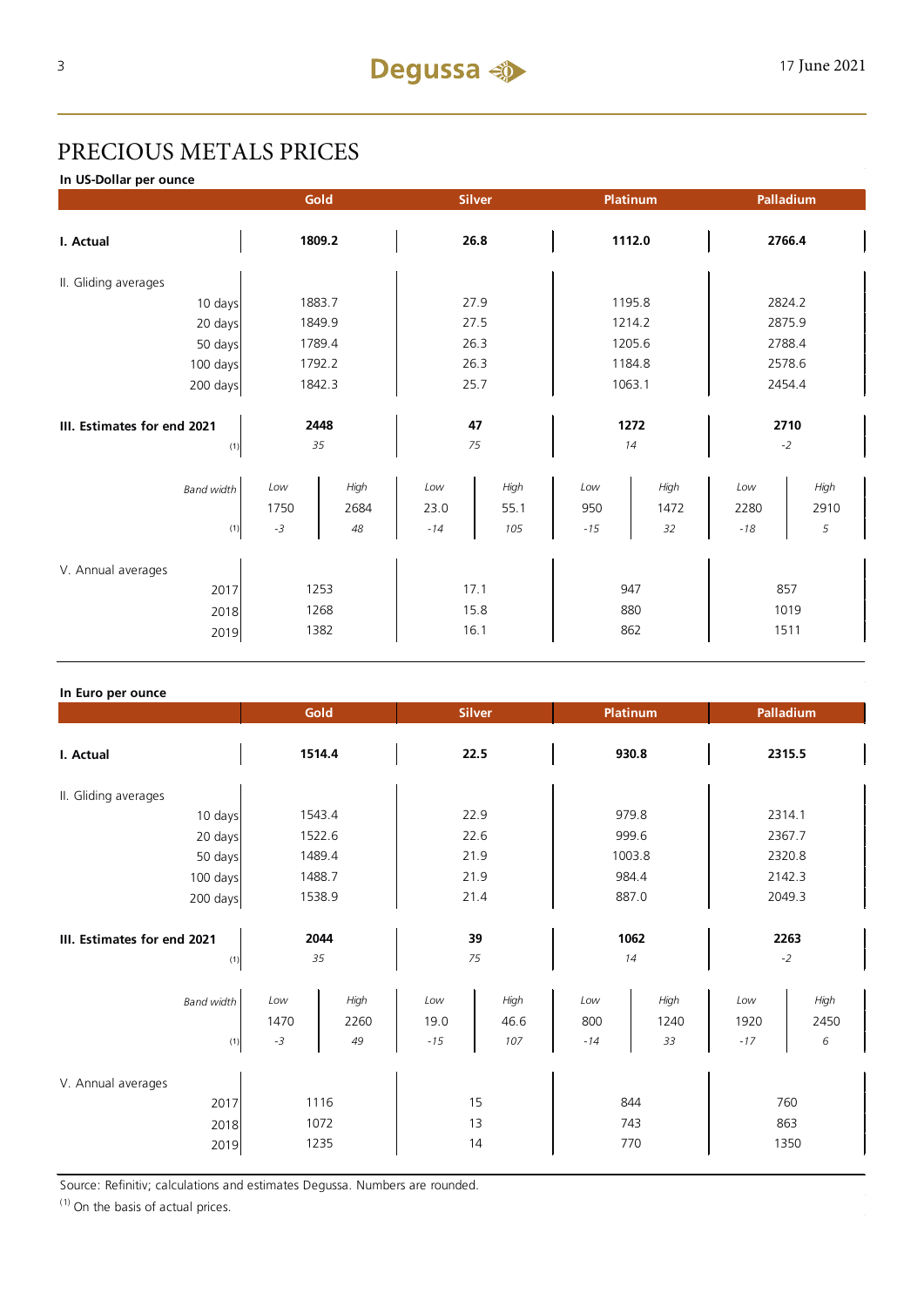# BITCOIN, PERFORMANCE OF VARIOUS ASSET CLASSES

## **Bitcoin in US dollars**



Source: Refinitiv; graph by Degussa.

## **Performance of stocks, commodities, FX and bonds**

(a) In national currencies (b) In euro





Source: Refinitiv; calculations by Degussa.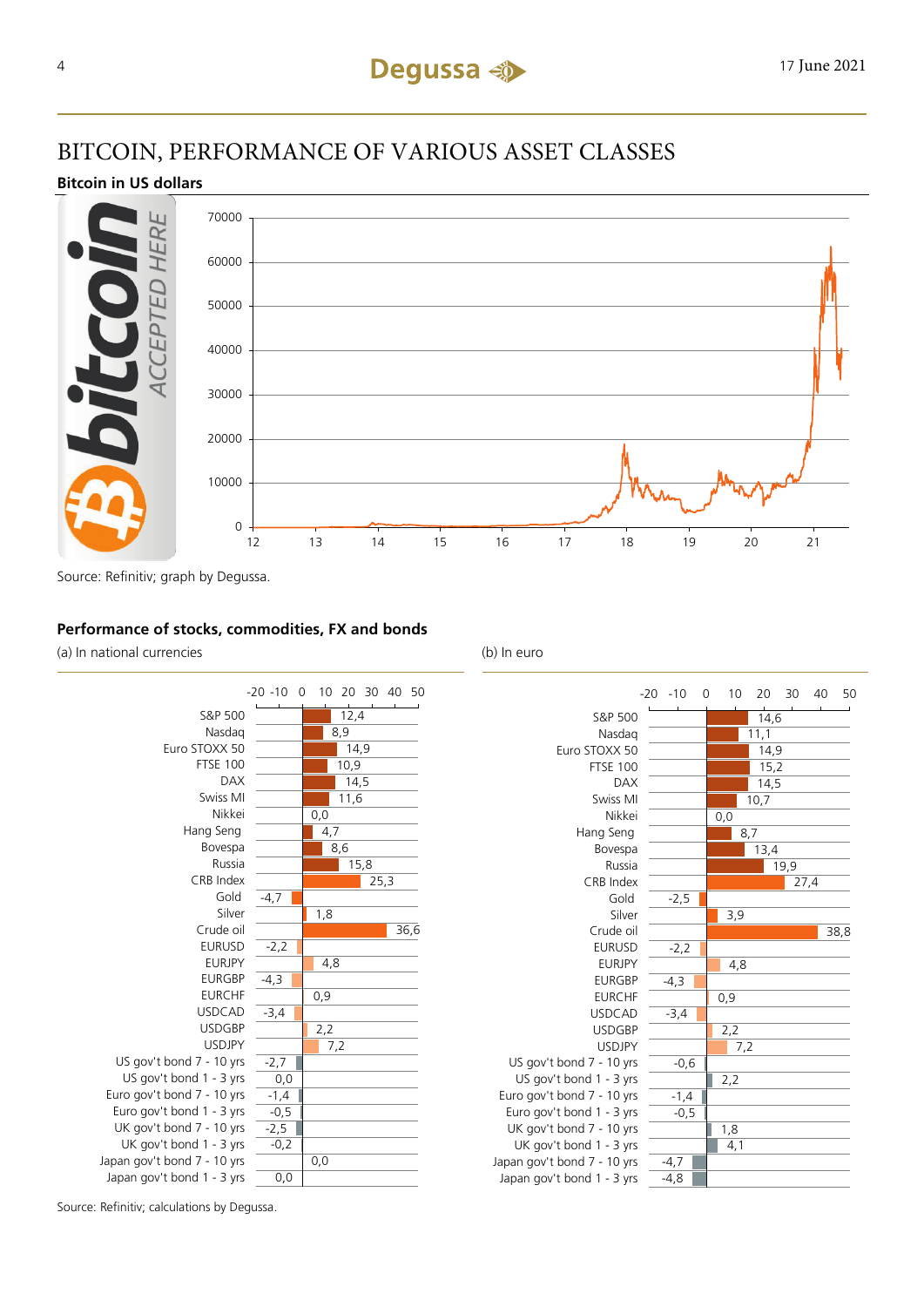## **Articles in earlier issues of the** *Degussa Market Report*

| <i><b>Issue</b></i> | Content                                                                                    |
|---------------------|--------------------------------------------------------------------------------------------|
| 17 June 2021        | Gold Against Neglected Risks                                                               |
| 2 June 2021         | Gold And Inflation                                                                         |
| 20 May 2021         | The Price Correction In The Crypto Space Is Not The End                                    |
| 6 May 2021          | The Dark Side of the Yield Curve Control Policy                                            |
| 22 April 2021       | Bitcoin and the Golden Opportunity                                                         |
| 8 April 2021        | On Precious Metal 2021 Price Forecasts                                                     |
| 25 March 2021       | Money Matters For Gold And Silver Prices                                                   |
| 11 March 2021       | Interest Rates are to the Price of Gold What Gravity is to the Apple                       |
| 25 February 2021    | The Dangers Of Digital Central Bank Money                                                  |
| 11 February 2021    | Gold Is Not In Bubble Territory                                                            |
| 28 January 2021     | It Is High Time To Buy Gold And Silver                                                     |
| 14 January 2021     | The Great Gold And Silver Bull Market Is On                                                |
| 17 December 2020    | Gold Against US-Dollar Risk. A Value Proposition                                           |
| 3 December 2020     | Keep Your Cool - And Physical Gold And Silver                                              |
| 19 November 2020    | It is Going to be Wild. Hold on to Physical Gold                                           |
| 5 November 2020     | For In Fire Gold Is Tested                                                                 |
| 22 October 2020     | The Policy of Inflating Everything, Not Only The Price Of Gold                             |
| 8 October 2020      | President Trump Is Good For Gold, Or Isn't He?                                             |
| 24 September 2020   | Get Physical With Gold                                                                     |
| 10 September 2020   | The Inflation Threat And The Case For Gold                                                 |
| 27 August 2020      | We Need Sound Money To Regain and Defend Our Liberties                                     |
| 13 August 2020      | Gold And Silver Prices Are Set To Trend Even Higher                                        |
| 30 July 2020        | The Big Short In Official Currencies                                                       |
| 16 July 2020        | "World Gold Price" Hits A New Record                                                       |
| 2 July 2020         | Some Things You Need To Know About Money                                                   |
| 4 June 2020         | Gold in Times of Economic Crisis and Social Revolution                                     |
| 20 May 2020         | First the Money Supply Shock, Then the Inflation Shock                                     |
| 7 May 2020          | Be Aware of What Inflation Really Is                                                       |
| 23 April 2020       | The Undesirable Effects of the Corona-Virus Relief Package                                 |
| 9 April 2020        | The Boom And Bust Theory That Does Not Crash                                               |
| 26 March 2020       | With Mega Bail Outs, Governments Are The Big Winners                                       |
| 12 March 2020       | The Truth About Money - Past, Present, Future                                              |
| 27 February 2020    | Inflation Policy And Its Supporters                                                        |
| 13 February 2020    | Gold-ETFs Versus Physical Gold: Difference Matters                                         |
| 30 January 2020     | Do Not Think The Era Of Boom And Bust Has Ended                                            |
| 23 January 2020     | Bull Markets, No Bubble Markets: Gold And Silver In 2020                                   |
| 19 December 2019    | The Inflation Sham                                                                         |
| 5 December 2019     | Why the Feared Crash Keeps Us Waiting                                                      |
| 21 November 2019    | Asset Price Inflation and the Price of Gold                                                |
|                     | The Dequese Marktroport (German) and the Dequese Market Penert (English) are available at: |

The Degussa Marktreport (German) and the Degussa Market Report (English) are available at: **www.degussa-goldhandel.de/marktreport**